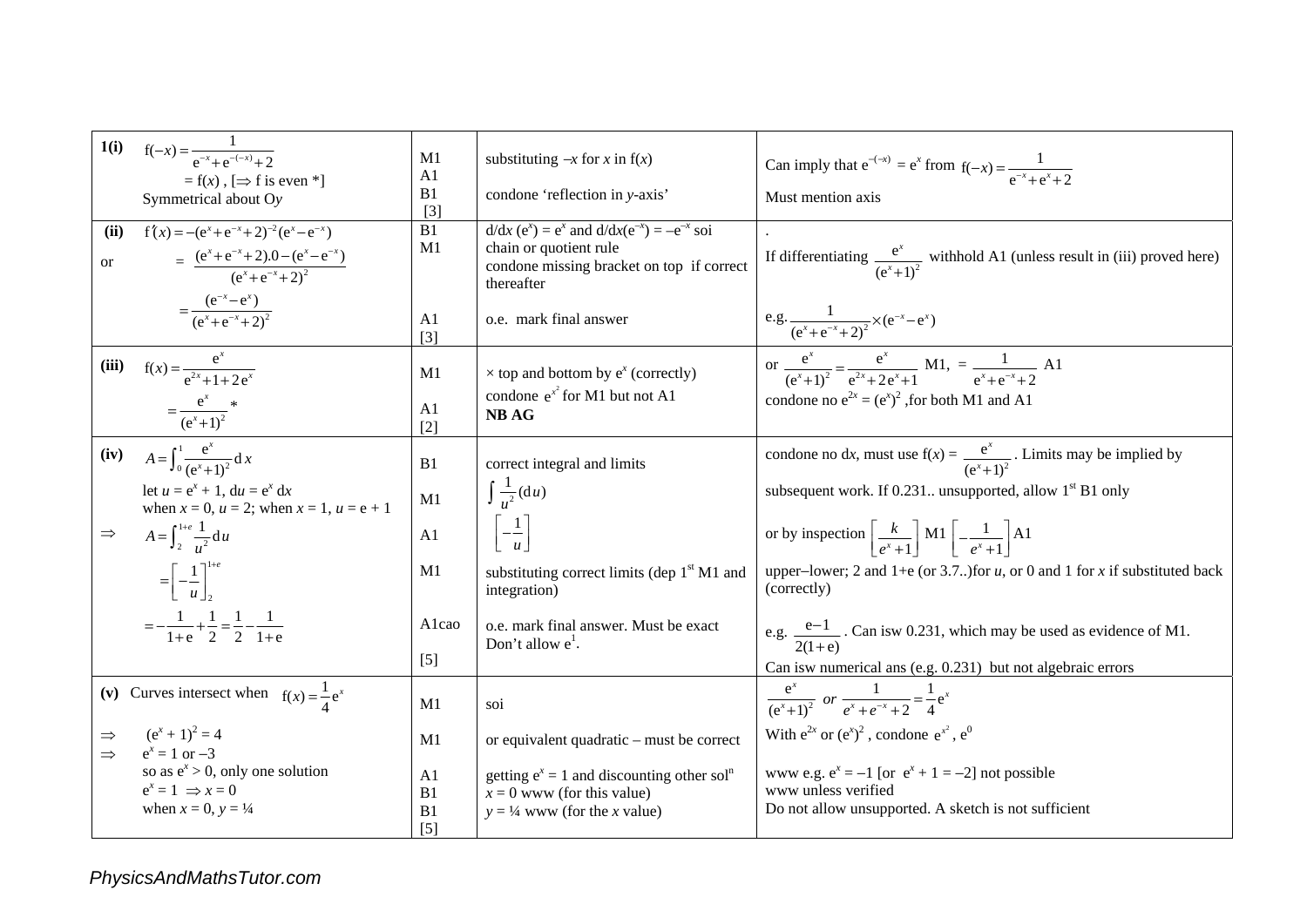| $\neg$ $\pi/6$<br>$\int_0^{\pi/6} \cos 3x dx = \frac{1}{3} \sin 3x$ | M <sub>1</sub> | $k \sin 3x, k > 0, k \neq 3$ | or M1 for $u = 3x \Rightarrow \int \frac{1}{2} \cos u \, du$ condone 90° in limit        |
|---------------------------------------------------------------------|----------------|------------------------------|------------------------------------------------------------------------------------------|
| $=\frac{1}{2} \sin \frac{\pi}{2} - 0$                               | B <sub>1</sub> | $k = (\pm)1/3$               | or M1 for $\left  \frac{1}{2} \sin u \right $                                            |
| $= 1/3$                                                             | Alcao<br>[3]   | 0.33 or better               | so: $\sin 3x$ : M1B0, $-\sin 3x$ : M0B0,<br>$\pm 3\sin 3x$ : M0B0, $-1/3 \sin 3x$ : M0B1 |

| 3(i)<br>$y = x \cos 2x$<br>$\frac{dy}{dx} = -2x \sin 2x + \cos 2x$<br>$\Rightarrow$<br>dx              | M1<br>B <sub>1</sub><br>A <sub>1</sub><br>$[3]$ | product rule<br>$d/dx$ (cos2x) = $-2\sin 2x$<br>oe cao |
|--------------------------------------------------------------------------------------------------------|-------------------------------------------------|--------------------------------------------------------|
| $\int x \cos 2x dx = \int x \frac{d}{dx} (\frac{1}{2} \sin 2x) dx$<br>(ii)                             | M1                                              | parts with $u = x$ , $v = \frac{1}{2} \sin 2x$         |
| $=\frac{1}{2}x\sin 2x - \int \frac{1}{2}\sin 2x dx$<br>$=\frac{1}{2}x\sin 2x + \frac{1}{4}\cos 2x + c$ | A1<br>A1ft<br>A <sub>1</sub><br>$[4]$           | $+\frac{1}{4}\cos 2x$<br>$\cos$ – must have + c        |